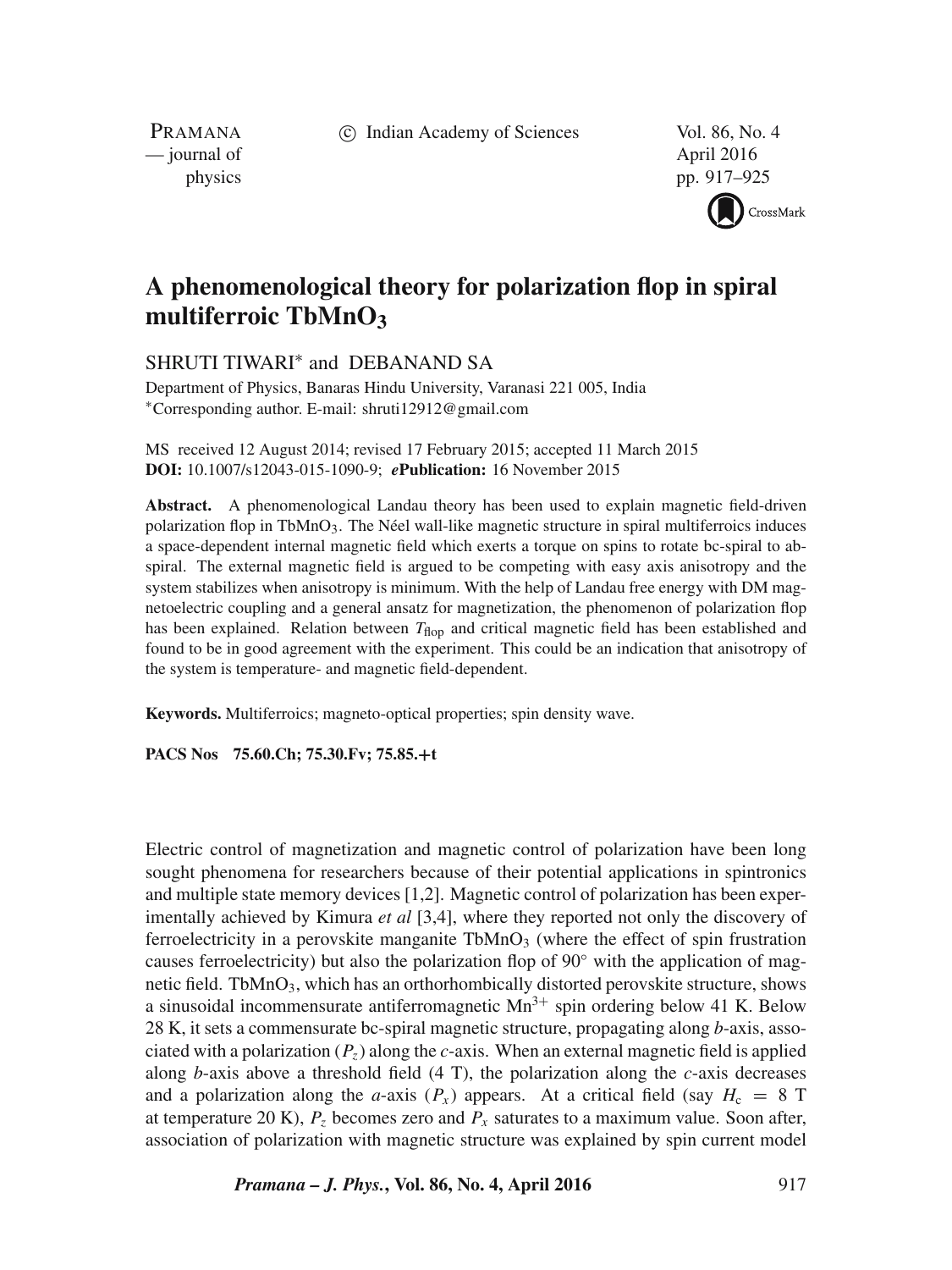[5], or equivalently by inverse Dzyaloshinskii–Moriya interaction [6,7] where the electric polarization is expressed as

$$
P = \sum_{i,j} A \hat{e}_{i,j} \times (\vec{S}_i \times \vec{S}_j).
$$

Here  $\hat{e}_{i,j}$  denotes the unit vector connecting the interacting neighbour spins  $\vec{S}_i$  and  $\vec{S}_j$ and *A* is a constant relevant to the spin exchange interaction. In a recent study, Mochizuki and Furukawa [8] have taken a general microscopic Hamiltonian for spiral multiferroic, and using Monte-Carlo simulation, have reproduced  $T-H_{ex}$  phase diagram for TbMnO<sub>3</sub> and  $DyMnO<sub>3</sub>$ . They claim that applied magnetic field reduces DM energy and a competition between DM interaction and other interactions results in polarization flop.

This paper proposes a simple way to explain the phenomenon of polarization flop which is a result of the flop of bc-spiral plane to ab-spiral plane [5] (figure 1 shows bcand ab-spiral structures as in  $TbMnO<sub>3</sub>$ ). The flop occurs when a space-dependent magnetic field in the presence of DM interaction exerts a torque upon spins (*c*-axis) to rotate them in a perpendicular direction (*a*-axis). The system stabilizes at the balance of competing external magnetic field and easy axis anisotropy. An expression showing the relation between  $T_{\text{flop}}$  and  $B_{\text{flop}}$  has been derived which agrees with the experiment. In the present paper, we make an attempt to explain polarization flop using phenomenological Landau theory and argue that Néel wall-like structure and DM coupling are responsible for the same. The paper is arranged in the following manner: in the next section, some properties of Néel walls have been summerized. Further, the spatial profiles of magnetization and polarization in both a conventional 180◦ Néel wall and a spiral multiferroic have been shown. Then in the next section taking Landau free energy with DM magnetoelectric coupling and a general magnetic ansatz, the phenomenon of polarization flop is explained. The temperature dependence of polarization flop is studied and relationship between  $T_{\text{flop}}$  and  $B_{\text{flop}}$  is established and compared with the experiment. The discussions of the results is given at the end.

In general, magnetic domain walls are a result of competition between exchange and anisotropy in the system. The width of a domain wall is equal to  $\pi \sqrt{A/w}$ , where *A* is the typical nearest-neighbour Heisenberg exchange stiffness constant and  $w$  is the typical anisotropy constant [9]. Domain wall energy is given by  $4\sqrt{Aw}$  showing the competition between exchange and anisotropy. In the case of soft or amorphous materials characterized by a vanishing anisotropy constant *w*, one uses the magnetostatic exchange length defined by  $l_{\text{ex}} = \sqrt{A/M_{\text{s}}^2}$  where  $M_{\text{s}}$  is the saturation magnetization. In all these cases, the wall width  $\delta$  is obtained from the exchange length using the equation  $\delta = \pi l_{ex}$ . In a regime where the thickness of a ferromagnetic film becomes comparable to the exchange length  $(\sqrt{A/w})$ , Néel-type walls are created. In the case of Néel walls, due to non-vanishing



Figure 1. ab and bc cycloidal spiral structure as in the case of TbMnO<sub>3</sub>.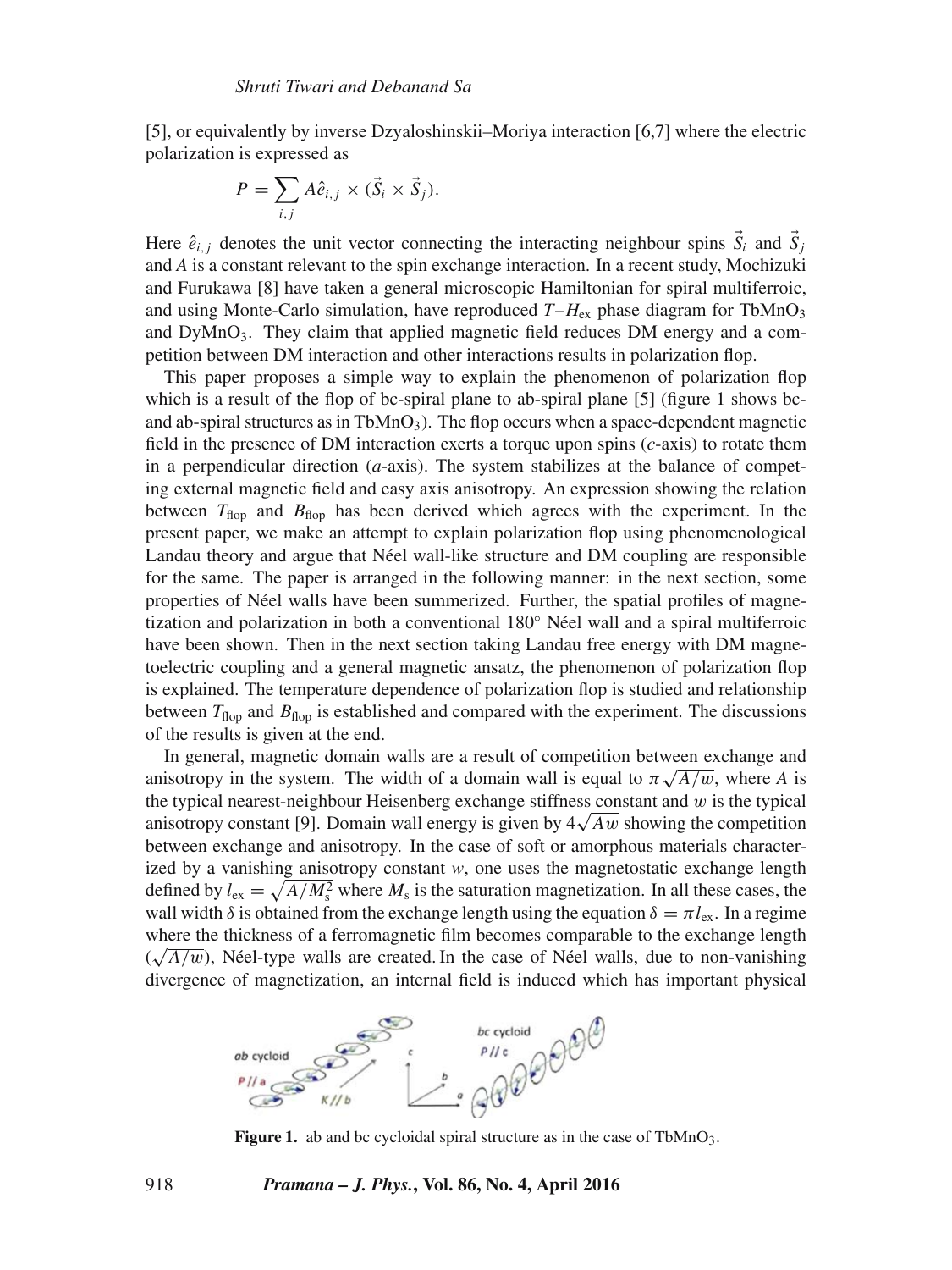#### *Polarization flop in spiral multiferroic TbMnO*<sup>3</sup>

and mathematical consequences. Unlike the Bloch wall where only two energy components (exchange and anisotropy) exist, in Néel wall an additional energy competes due to the internal energy. Thus, the mathematical description of Néel walls entails the introduction of an internal magnetic field *H* formed by induced pole density  $\rho$  resulting from non-vanishing divergence of *M*. Considering that magnetization is expressed as  $\tilde{M}$  =  $(0, M \cos(\theta(y)), M \sin(\theta(y)))$ , we obtain induced pole density as

$$
\rho = -\text{div}\vec{M} = -\frac{\partial M_y}{\partial y} = -M_s \frac{\text{d}(\cos\theta)}{\text{d}y}.
$$
 (1)

Internal field can be obtained from the induced pole density using general theorems of electromagnetism which comes out to be

$$
H_{\rm int}(y) = \frac{1}{\pi} \int_{-\infty}^{\infty} \rho(y') \tan^{-1} \left[ \frac{t}{2(y - y')} \right] dy'
$$
 (2)

along *y*-direction. t represents the thickness of the film. The total energy of Néel domain wall contains exchange, anisotropy and a Zeeman term, that is

$$
F = M_s \int_{-\infty}^{\infty} \frac{A}{2} \left( \frac{\partial \vec{M}}{\partial y} \right)^2 + \frac{w}{2} M_z^2 - M_y H(y) \mathrm{d}y. \tag{3}
$$

On minimization with respect to  $\theta$  we obtain a second-order nonlinear differential equation

$$
2A\frac{\partial^2 \theta}{\partial y^2} + w\sin(2\theta) + M_s H(y)\sin\theta = 0.
$$
 (4)

Solution of this equation gives a 1D Néel domain wall. If an external magnetic field is applied along the *y*-axis, it just adds up with the internal field in Zeeman term and gives similar result qualitatively. Figure 2 shows spatial profile of  $\theta$  for various magnetic fields. It shows that as magnetic field increases, the wall width  $(\pi \sqrt{A/w})$  also increases which can be thought as decreasing the anisotropy  $w$  of the system. This important relationship between anisotropy and magnetic field will be used in the next section to interpret polarization flop.

It has already been discussed in previous studies [10] that flexoelectric interactions are present in all ferromagnets and their presence results in non-zero polarization within a domain wall of Néel character [11]. In figure 3, the spatial profiles of the polarization and magnetization in conventional Néel wall are shown. The spatial profiles of magnetization and polarization in the bc-spiral of  $TbMnO<sub>3</sub>$  are plotted by considering flexoelectric-type magnetoelectric coupling (figure 4).

In the spiral magnetic structure of multiferroic  $TbMnO<sub>3</sub>$ , due to Néel wall-like structure, an internal magnetic field is present which plays an important role in polarization flop in these systems. In TbMnO<sub>3</sub> bc-spiral and ab-spiral are two ground states but due to the *z*-axis anisotropy, bc-axis becomes the preferred ground state for this system. Thus, the flop of the bc-spiral to the ab-spiral can be considered as a 90◦ Bloch domain wall in magnetic field space where the two boundaries are 0 and  $H<sub>c</sub>$ . As external magnetic field increases, easy axis anisotropy decreases making ab-spiral as likely as bc-spiral. Also,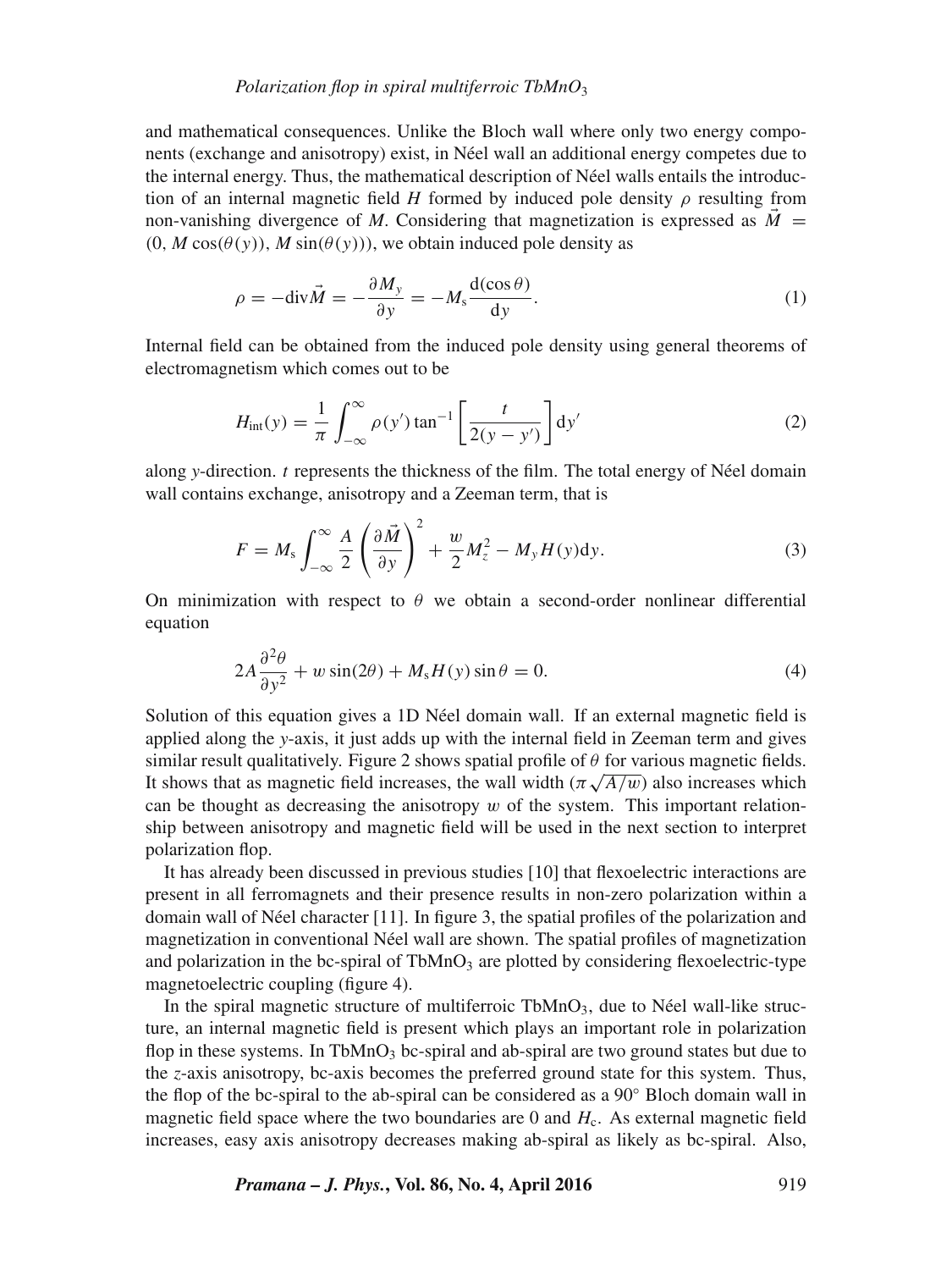

**Figure 2.** Change of  $\theta$  with  $y/\delta$  in Néel domain wall for four values of magnetic field (*c* is the normalized magnetic field =  $H_{ext}/H_w$ ). Figure shows that domain wall width increases with increase in magnetic field.

due to the presence of Dzyaloshinskii–Moriya interaction term, this magnetic field exerts a torque upon  $M_z$  in x direction. This also explains the presence of fluctuation of  $P_x$  in TbMnO<sub>3</sub> at zero magnetic field, the sign of which reflects in the Raman spectra of TbMnO<sub>3</sub> with  $E \| a \| 12$ .

We consider a Landau free energy for spiral magnetic structure multiferroic with inverse DM coupling as in previous studies [13].

$$
F = \int f \mathrm{d}^3 r,\tag{5}
$$



**Figure 3.** Spatial profile of magnetization and polarization over the complete wavelength of a Néel wall. Polarization is maximum when magnetization parallel to polarization is maximum.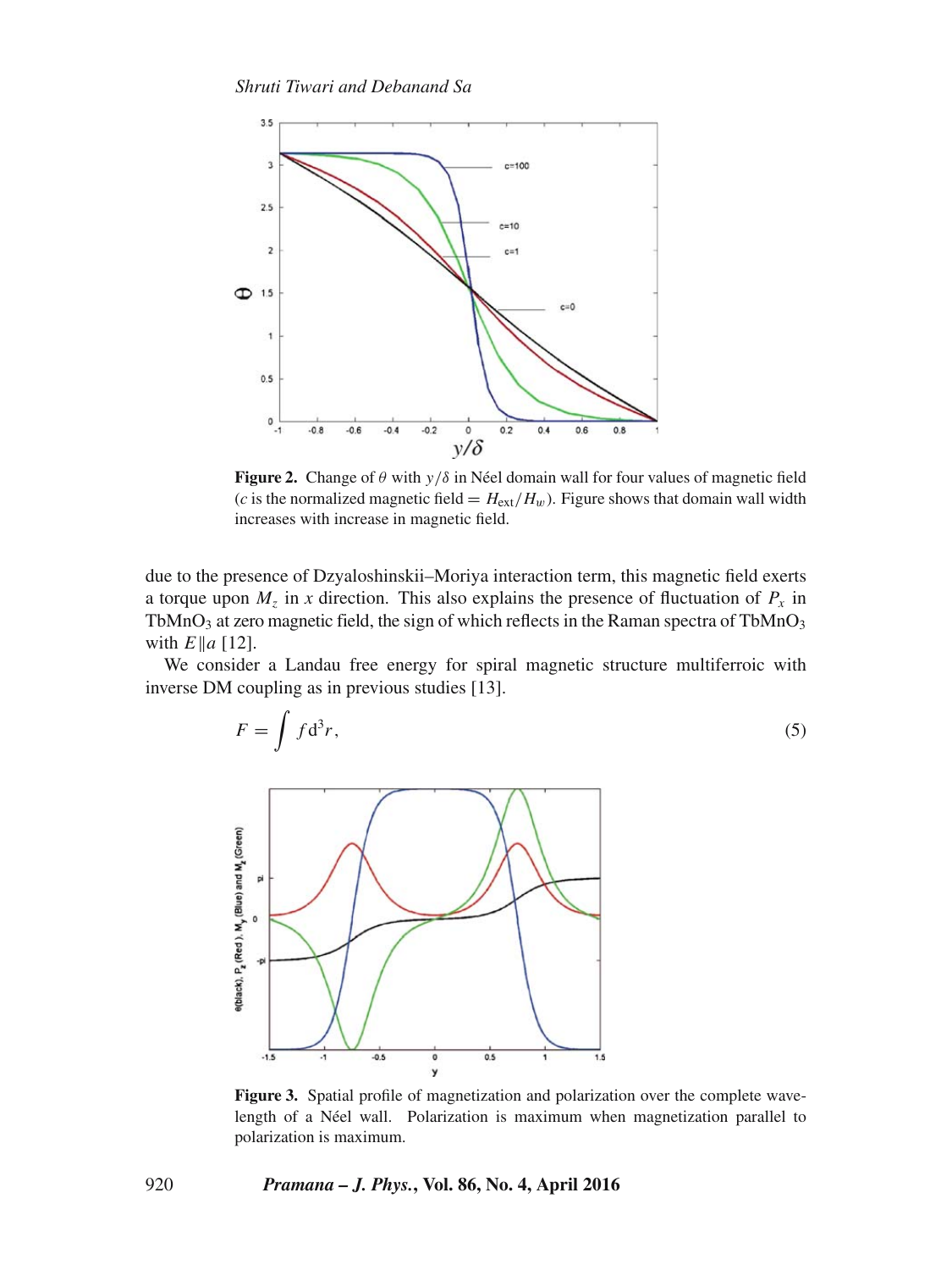

**Figure 4.** Spatial profile of polarization and magnetization over the complete wavelength of magnetic spiral structure with  $\theta = ky$ . Polarization is constant with space.

where *f* is the free energy density given by

$$
f = \frac{a}{2}\vec{M}^2 + \frac{u}{4}\vec{M}^4 + \frac{w}{2}M_z^2 + \frac{\gamma}{2}(|\nabla M|)^2 + \frac{\alpha}{2}(\vec{\nabla}^2\vec{M})^2 + \frac{b}{2}\vec{p}^2 + \eta\vec{p}\cdot(\vec{M}\times\vec{\nabla}\times\vec{M}) - \vec{M}\cdot\vec{H}.
$$
 (6)

Here,  $a = a_0(T - T_c)$ , w,  $\alpha$ , and  $\eta$  are positive and  $\gamma$  is negative. This, however, is not the most generalized Landau free energy for spiral magnetic structure multiferroic, but it has been written specifically for TbMnO<sub>3</sub>. For properties like Raman spectra of TbMnO<sub>3</sub>, in addition to the inverse DM, other forms of coupling have been found responsible [14,15]. For conical cycloidal multiferroic, e.g.  $CoCr_2O_4$ , due to the absence of geometric anisotropy, in free energy equation, uniaxial anisotropy term will be absent and spin-orbit coupling causes the surface term to be anisotropic for two axes [16]. Anisotropy plays a significant role in the formation of spiral magnetic structure. Therefore, in the case of geometrically isotropic systems (e.g.  $CoCr<sub>2</sub>O<sub>4</sub>$ ) anisotropy appears by other means. Here, we have taken inverse DM coupling particularly due to the following reasons: (1) inverse DM coupling term is symmetrically allowed, (2) it can explain a number of properties of spiral multiferroic and (3) we believe it to be responsible for magnetic field-dependent polarization flop in TbMnO<sub>3</sub>. We retain the lower-order terms of free energy (neglecting  $\frac{u}{4}\vec{M}^4$  and  $\frac{\alpha}{2}(\vec{\nabla}^2\vec{M})^2$  terms) and consider a general magnetic ansatz as

$$
\dot{M} = M \sin(\theta(y)) \sin(\phi \{H(y)\}\hat{e}_1 + M \cos(\theta(y))\hat{e}_2 \n+ M \sin(\theta(y)) \cos(\phi \{H(y)\}\hat{e}_3),
$$
\n(7)

where *M*, the amplitude of magnetization, is taken to be the same for the three axes for the sake of simplicity and shows temperature dependence.  $\theta$  is the space-dependent part of magnetization and for commensurate spiral phase, it is equal to  $ky$ .  $\phi$  is magnetic field dependent part of the magnetization. Since magnetic field  $H(y)$  is space-dependent,  $\phi$  is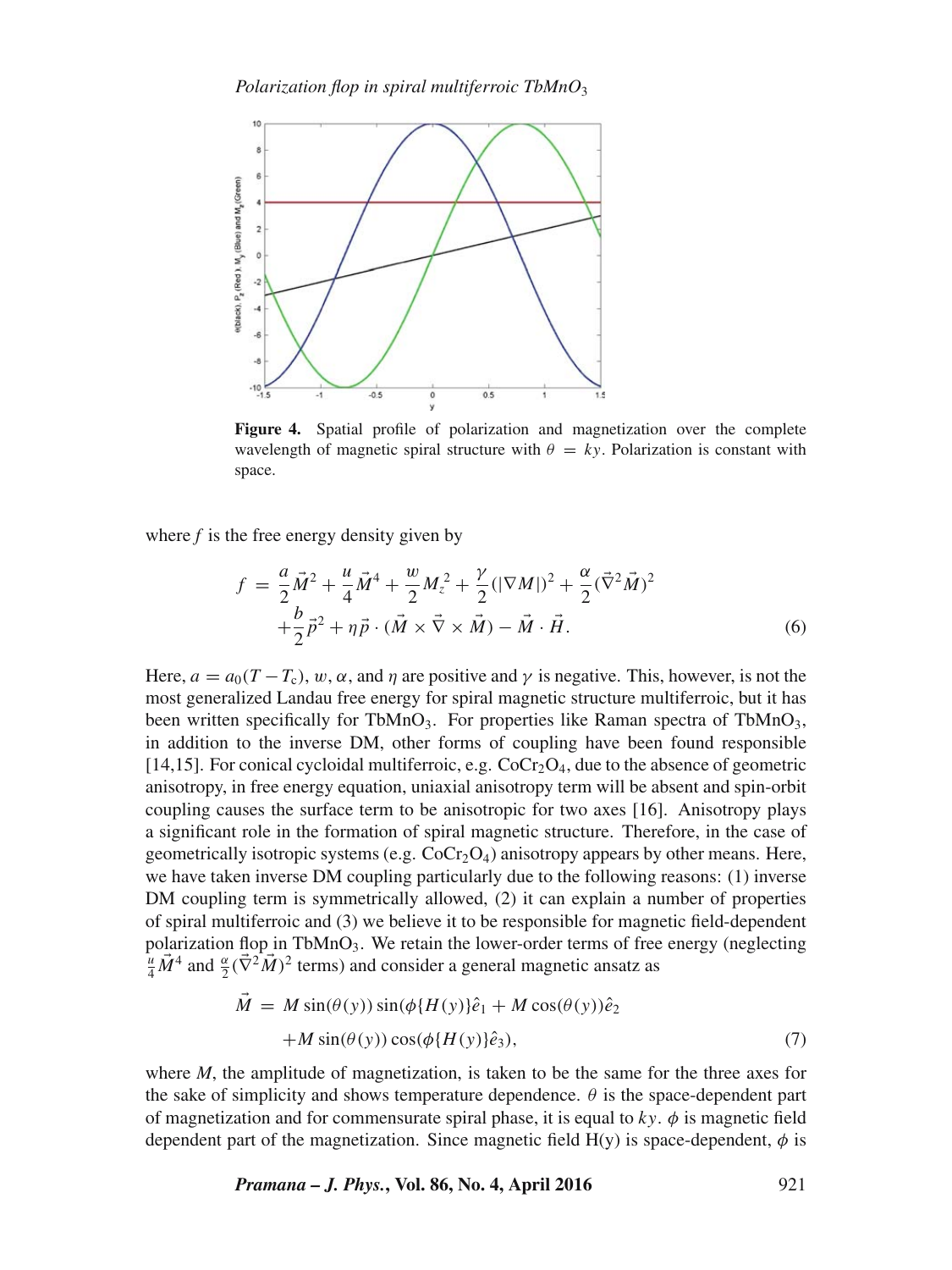also space-dependent. Here magnetic field  $H(y)$  comprises two parts, the external applied field  $H$  and the internal induced field  $H<sub>int</sub>$  (space-dependent).

$$
H(y) = H + H_{\text{int}}(y).
$$

Now the two spiral structures at different magnetic fields can be obtained from this ansatz:

$$
H = 0, \quad \phi\{H(y)\} = 0, \quad \tilde{M} = (0, M_2 \cos(\theta), M_3 \sin(\theta))
$$
  

$$
H = H_c, \quad \phi\{H(y)\} = \pi/2, \quad \tilde{M} = (M_1 \sin(\theta), M_2 \cos(\theta), 0).
$$
 (8)

Omitting higher order terms such as  $(\frac{u}{2}M^4)$  and  $\frac{\alpha}{2}(\overline{\nabla}^2 \vec{M})^2$  in the free energy (eq. (7)) and putting ansatz (8) for the magnetic order parameter, we minimize the free energy density with respect to  $p_x$  and  $p_z$  to obtain space-dependent polarization along the  $a$ - and  $c$ -axis respectively,

$$
p_x = -\frac{\eta M^2}{b} \left(\frac{\partial \theta}{\partial y}\right) \sin(\phi) - \frac{\eta M^2}{2b} \sin(2\theta) \left(\frac{\partial \phi}{\partial H}\right) \left(\frac{\partial H}{\partial y}\right) \cos(\phi),\tag{9}
$$

$$
p_z = -\frac{\eta M^2}{b} \left(\frac{\partial \theta}{\partial y}\right) \cos(\phi) + \frac{\eta M^2}{2b} \sin(2\theta) \left(\frac{\partial \phi}{\partial H}\right) \left(\frac{\partial H}{\partial y}\right) \sin(\phi). \tag{10}
$$

Here,  $\theta = ky$  and  $H<sub>int</sub>(y) \approx M_y = M \cos(ky)$ . Putting eqs (11) and (12) in free energy and minimizing with respect to  $\phi$ , we obtain second-order non-linear differential equation in  $\phi$  as

$$
\frac{\partial^2 \phi}{\partial H^2} - \xi \sin(2\phi) = 0,\tag{11}
$$

where  $\xi = (-2w/3\gamma k^2M^2) > 0$  is an important parameter which shows the competition between exchange  $(y)$  and anisotropy  $(w)$  and the two decide the value of the critical magnetic field.

A trial solution to the above nonlinear differential equation which satisfies boundary conditions (10) is

$$
\phi = 2 * \tan^{-1}(\exp(1 - 1/(\sqrt{\xi} * H))).
$$
\n(12)

With the trial solution (14), the second-order nonlinear differential equation (13) has been solved using the multiple shooting method. The variation of  $\phi$ , with normalized magnetic field  $(H/H_c, H_c = 1/(\sqrt{\xi}))$  is shown in figure 5. The magnetic field dependence of  $\phi$  provides a way to look for polarization flop. In order to obtain net polarizations we integrate eqs (11) and (12) over *y* and get the expressions for  $P_x$  and  $P_z$  as

$$
P_x = \int_0^{2\pi/k} p_x \, dy = -\frac{\eta M^2}{b} \int_0^{2\pi/k} \sin(\phi) \, dy,\tag{13}
$$

$$
P_z = \int_0^{2\pi/k} p_z \, dy = -\frac{\eta M^2}{b} \int_0^{2\pi/k} \cos(\phi). \tag{14}
$$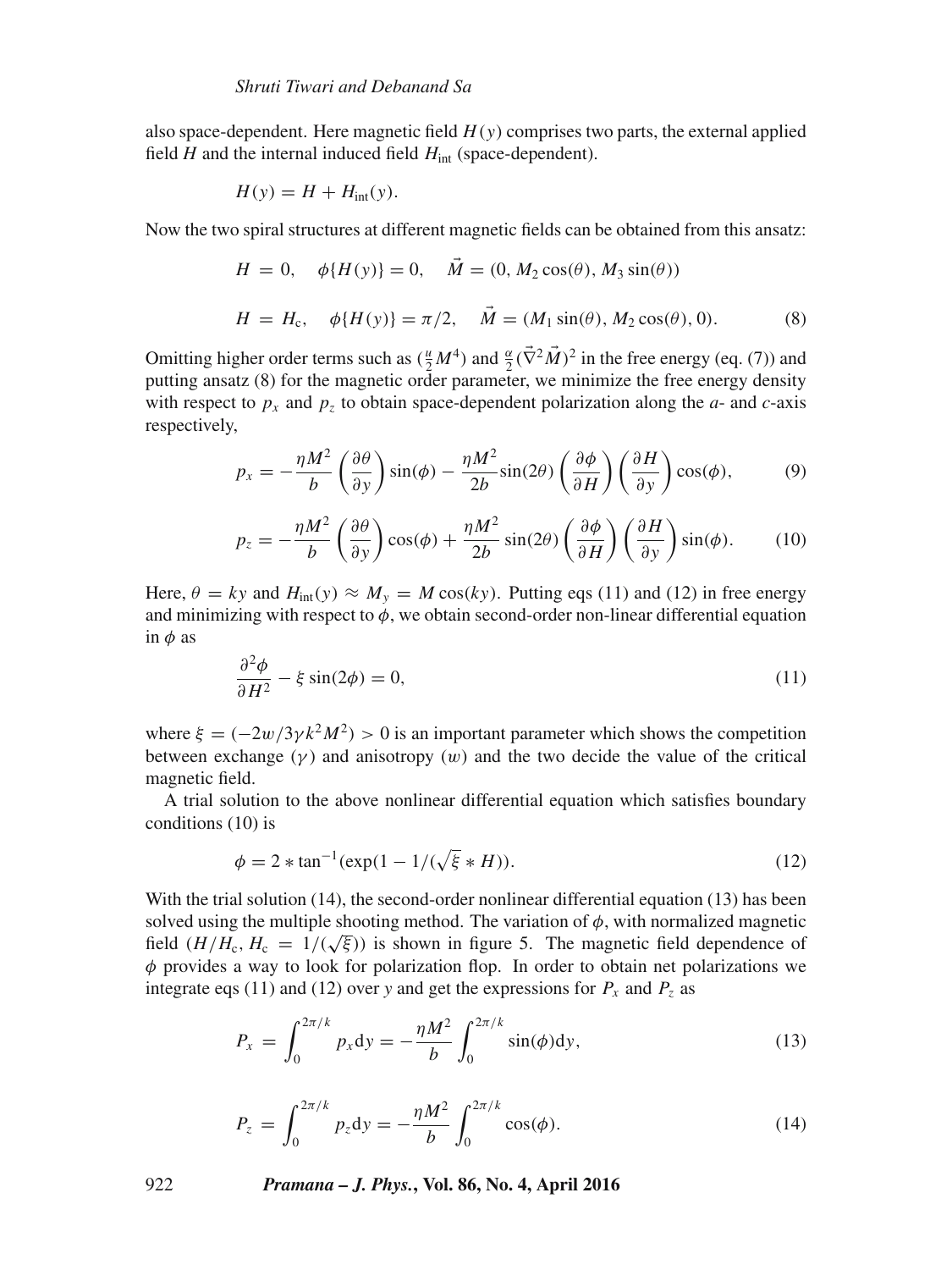

**Figure 5.** Flop of polarization from  $P_z$  to  $P_x$  on application of the magnetic filed.

Equations (13) and (14) have been integrated numerically over *y* and show polarization flop as shown in figure 5. It has already been found experimentally by Kimura [3] that  $H_c$  is temperature-dependent. To derive the relationship between  $T_{\text{flop}}$  and  $H_c$  we put the boundary condition in eq. (14) which is,  $\phi = \pi/2$  for  $H = H_c$  and  $T = T_{\text{flop}}$ . Thus, we have

$$
H_{\rm c}^2 = -\xi_0 / (T_{\rm hop} - T_l),\tag{15}
$$

where  $\xi_0 = -3\gamma K^2 M^2/2w_0$ . In this relation the temperature dependence comes through temperature dependence of anisotropic term  $(w = w_0(T - T_l))$  which is zero at and above  $T_l$ .

Fitting expression (15) on experimental data [3],  $\xi_0$  comes out to be 500  $T^2K$  (figure 7). Using the value of  $C_0$ , polarizations  $P_x$  and  $P_z$  with normalized magnetic field ( $H/H_c$ ) is plotted as shown in figure 5.

With this relation (15), we also obtain the temperature dependence of  $\phi$ . Now we plot the temperature dependence of polarizations  $P_x$  and  $P_z$  (figure 6) which is two-fold. First



**Figure 6.** Flop of polarization at different temperatures.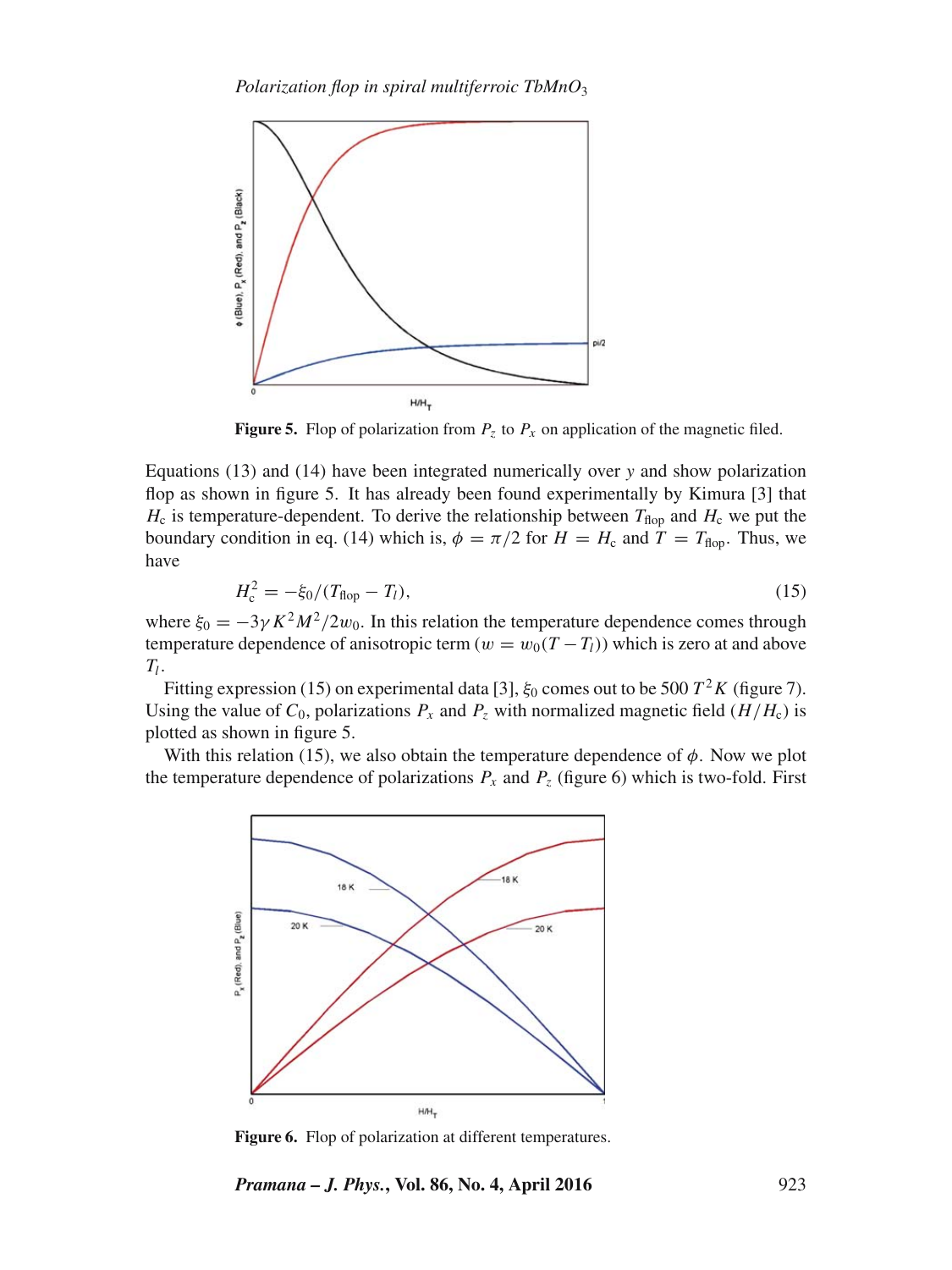one comes through temperature dependence of magnitude of  $M_z/M_x$  below  $T_l$  which increases the magnitude of polarization with decreasing temperature. An additional temperature dependence comes through the temperature dependence of  $\phi$  which acts only in the presence of magnetic field and below  $T_{\text{flop}}$  decreases  $H_c$  with decreasing temperature (figure 7).

The solution of eq. (13) with the help of boundary value equations (10) is the same as that of the 90° Bloch domain wall where the wall width is  $1/\sqrt{\xi}$ , i.e.  $\propto \sqrt{\gamma/w}$  and domain wall energy is proportional to  $\sqrt{w\gamma}$ . Here, if the anisotropy is temperaturedependent, the domain wall energy as well as domain wall width and hence boundaries of the domain wall become temperature-dependent.

Conclusively, the phenomenon of polarization flop can be explained as follows: Both the ab- and bc-spiral structures could be the possible ground states but due to the anisotropy along the  $c$ -axis in TbMnO<sub>3</sub> bc-spiral wins over ab-spiral. A Néel wall-like magnetic structure exhibits a space-dependent magnetic field which, as a consequence of DM interaction, exerts a torque on the c-spins to rotate them along the a-axis. Also, the increasing external magnetic field along the propagation vector decreases the anisotropy by overcoming the energy gap between ab- and bc-spirals. Thus, the torque competes with the exchange-to-anisotropy ratio and the system stabilizes at ab-spiral when anisotropy is minimum. Thus polarization flop due to the rotation of cycloidal plane from bc-spiral to ab-spiral can be regarded as the formation of a virtual 90◦ Bloch domain wall in the magnetic field space. The boundaries of this domain wall  $(H_c)$  is temperature-dependent due to temperature dependence of the uniaxial anisotropy. Thus, domain wall energy increases and domain wall width  $(H<sub>c</sub>)$  decreases with decreasing temperature. When anisotropy is absent, no external magnetic field would be required for such polarization flop. However, there would be no formation of spiral structure in the absence of anisotropy. Even if our findings in the present work makes the anisotropic term in the free energy temperature dependent, the temperature dependence of the electromagnon and related properties will be unaltered [17]. As the spiral structure, polarization flop and  $H - T$  phase diagram of DyMnO<sub>3</sub> are very similar to those of TbMnO<sub>3</sub>, this theory may be applicable to polarization flop in  $DyMnO_3$ .



**Figure 7.** Relation between  $T_{\text{flop}}$  and  $H_c$  (experimental data are taken from ref. [1]). Experimentally the curve does not touch  $x$ -axis because at lower temperature  $(7 K)$ ordering of  $Tb^{3+}$  ions takes place.